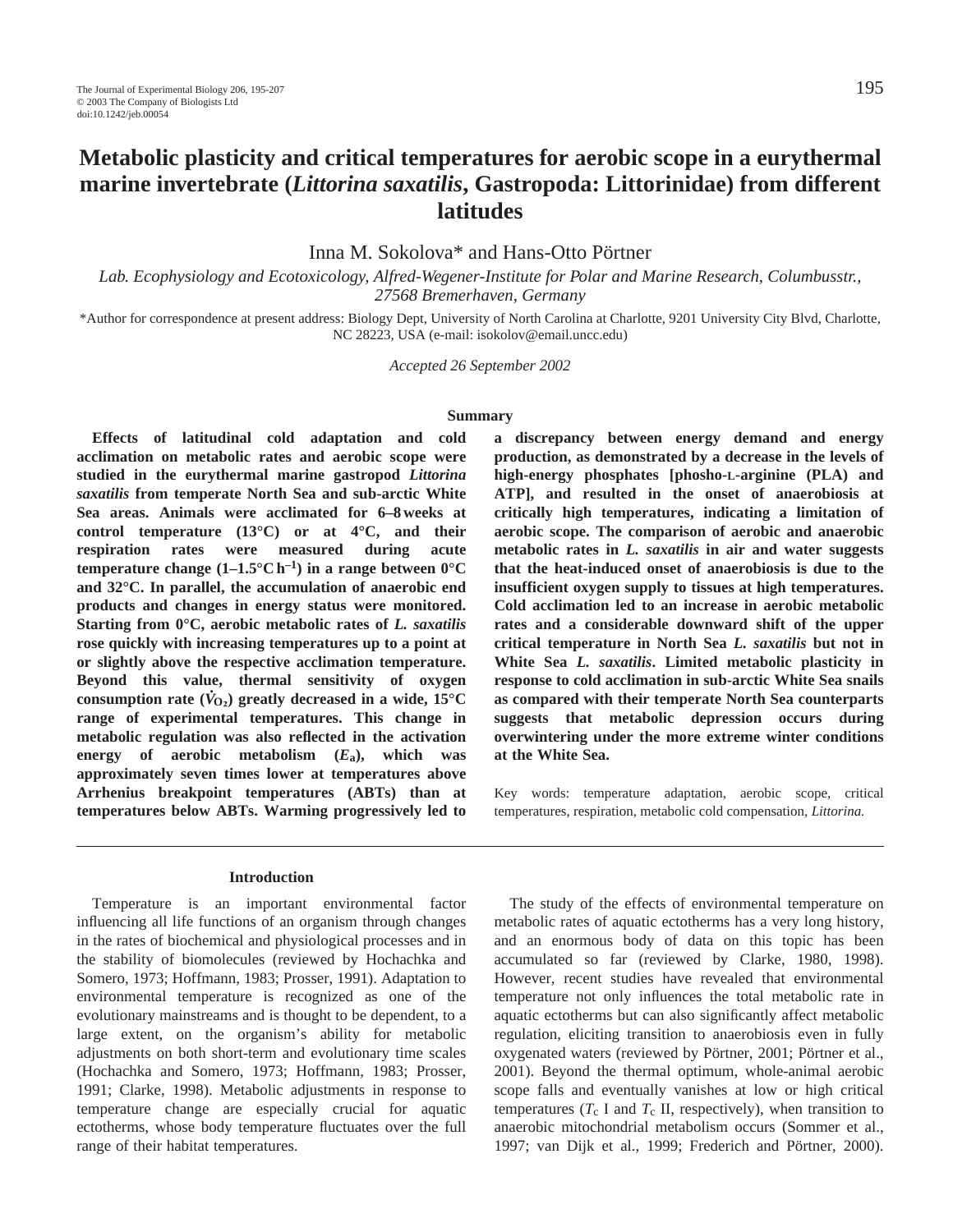#### 196 I. M. Sokolova and H.-O. Pörtner

Presumably, the temperature-induced transition to partial anaerobiosis is caused by the progressively insufficient capacity of circulation and ventilation and can provide only time-limited survival of the animals at and beyond critical temperatures (*T<sub>c</sub>s*; Pörtner, 2001). Comparisons between coldadapted Antarctic species and their relatives (within a family or a class) from temperate waters have shown that the  $T_c$ s in Antarctic ecthotherms are much lower than in their temperate counterparts (Pörtner et al., 1998; Pörtner and Zielinski, 1998; van Dijk et al., 1999). This downward shift of the  $T_c$ s is brought about by increased mitochondrial densities and increased thermal sensitivity of mitochondrial oxygen demand, which may reduce the organism's performance at high temperatures due to the high costs of mitochondrial maintenance (Pörtner, 2001). However, in Antarctic marine stenotherms, metabolic oxygen demand is downregulated despite hugely elevated mitochondrial densities (Pörtner et al., 1998), so that little or no metabolic cold adaptation of the metabolic rates is observed (reviewed by Clarke, 1980, 1998; Clarke and Johnston, 1999).

Despite the importance of temperature-induced limitations of aerobic scope for the metabolic physiology of animals, it is much less studied compared with other aspects of the metabolic response to temperature. In particular, the amount of data about the effects of latitudinal cold adaptation on the temperature window of aerobic scope is very limited and practically absent for eurythermal ectotherms. The only eurythermal species studied in this respect is the intertidal polychaete *Arenicola marina*, which demonstrated similar downward shifts of the T<sub>c</sub>s as a result of latitudinal cold adaptation and seasonal cold acclimatisation (Sommer et al., 1997). However, in the latter study, animals from different latitudes were acclimated at their respective environmental temperatures (12°C and 6°C), thereby confounding the effects of latitudinal adaptation and temperature acclimation on  $T_c$ s. In order to yield a better understanding of the broad applicability of the concept of  $T_c$ s, further studies on organisms with different strategies of temperature adaptation are needed. It is also very important to estimate the degree of phenotypic plasticity of  $T_c$ s and the thermal window of aerobic scope in response to temperature acclimation or acclimatisation, which are likely to be crucial for eurythermal organisms that have to cope with considerable seasonal and circadian temperature variation.

The intertidal Atlantic gastropod *Littorina saxatilis* is a uniquely convenient object for the study of latitudinal cold adaptation. Its distribution area covers more than 50° by latitude, ranging from North Africa up to Svalbard (Reid, 1996). This allows us to avoid 'apples with oranges' comparisons of different species and to study warm- and coldadapted populations within an ecologically, morphologically and genetically cohesive unit such as a single species. Moreover, *L. saxatilis,* as with many intertidal species, is at the eurythermal extreme of the eurytherm–stenotherm continuum and is able to cope with wide and frequent temperature fluctuations typical for intertidal habitats (Sokolova et al., 2000a). *L. saxatilis* can withstand temperatures of up to 35°C

for at least several hours during summer low tides and up to 47°C during short-term acute heating events (Sokolova et al., 2000a). This species is also extremely cold- and freezetolerant. It can survive sub-zero temperatures for several months and can tolerate temperatures as low as –20°C for at least several hours (Matveeva, 1974; Bourget, 1983; Sokolova and Berger, 2000).

The aim of the present study was to analyse the effects of latitudinal cold adaptation on metabolic rate and critical temperatures in *L. saxatilis* from the temperate North Sea and sub-arctic White Sea. We measured aerobic metabolic rates in animals from different latitudes over a wide range of experimental temperatures and analysed the accumulation of end products of anaerobic metabolism at different temperatures. Concentrations of high-energy phosphates (ATP and phospho-L-arginine) were measured simultaneously in order to establish whether the transition to partial anaerobiosis was correlated with impaired intracellular energy status. In order to estimate the phenotypic plasticity of the metabolic response to the temperature change, rates of aerobic metabolism and critical temperatures were compared in snails from different latitudes acclimated to 4°C and 13°C. Analysis of the effects of latitudinal cold adaptation and temperature acclimation on metabolic rates and the temperature range of aerobic scope in *L. saxatilis* provides important insights into the metabolic responses to short-term temperature change *vs* long-term effects of acclimation or latitudinal adaptation in a eurythermal intertidal invertebrate. It also widens our perspective of the mechanisms of metabolic adaptation and regulation in response to temperature change in ectotherms. This study also complements our broader research concerning physiological, biochemical and populational mechanisms of adaptation of *L. saxatilis* to environmental stresses (temperature, salinity, oxygen deficiency) and addresses the basis of the extremely eurybiont life modus of this species.

### **Materials and methods**

#### *Collection sites and animals*

*Littorina saxatilis* (Olivi) were collected in the intertidal zones of the Kandalaksha Bay of the sub-arctic White Sea (66°20′ N, 33°39′ E) in September 1999 and of Helgoland Island in the North Sea (54°11′ N, 7°53′ E) in October 1999. The surface water temperature was 10–13°C at both the White Sea and North Sea sites at the time of collection. The tidal range is 1.8–2.2 m at the White Sea sampling site and 1.6–2.8 m at the North Sea sampling site. In general, sub-arctic White Sea populations of *L. saxatilis* experience extreme seasonal variations of temperature, from freezing (from below  $-1.5\degree$ C in brackish seawater to  $-10-15\degree$ C in air) in late autumn and winter to 15–20°C in summer (Babkov, 1998; Sokolova et al., 2000a). During summer low tide, environmental temperatures in the intertidal zones may reach extreme values (35–45°C) due to solar irradiation in the continental White Sea (Sokolova et al., 2000a). By contrast, both temperature fluctuations and temperature extremes are much less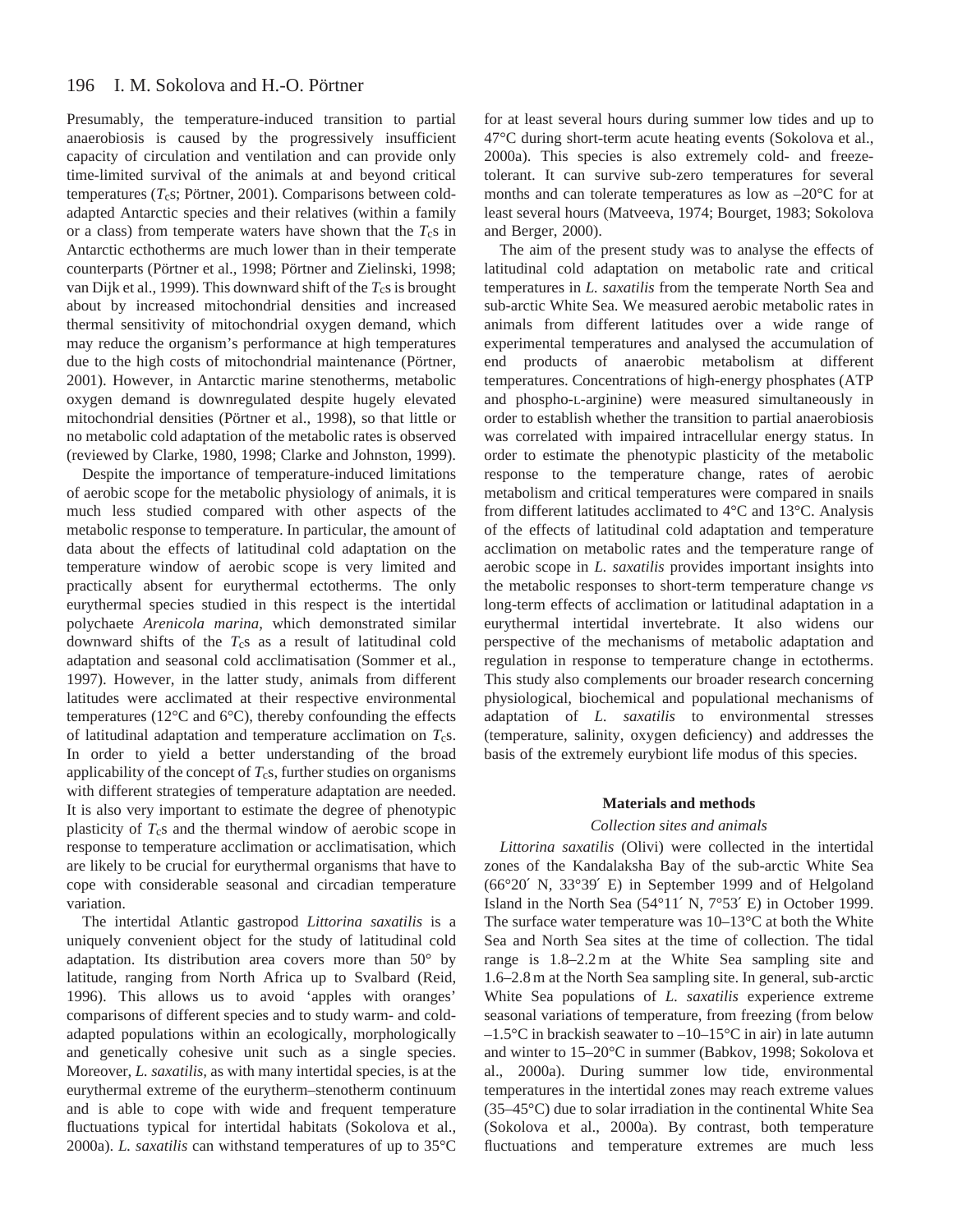pronounced in the temperate North Sea, which is characterized by a temperate marine climate. Surface water temperatures range from 3–6°C in winter to 15–18°C in summer (R. Scharek, M. Gillbricht, E. Hagmeier, W. Hickel, H. Kayser, K. Reise, unpublished data available at www.pangaea.de; Hickel et al., 1997). The monthly average temperature of surface water rarely ever drops below zero, and an ice cover is rarely formed at the North Sea site. By contrast, the ice cover at the White Sea may persist for approximately 6 months each year, and the monthly average temperature of surface water is negative for 5–6 months (Babkov, 1998). The annual average temperatures of surface water are 4.3°C and 10.4°C at the White and the North Sea sites, respectively.

In each study area, adult *L. saxatilis* (6–11 mm shell diameter) were collected from small stones and gravel patches in the low intertidal zone, within the brown macrophyte belt (*Ascophyllum nodosum* and *Fucus vesiculosus* in the White Sea and *F. vesiculosus* and *Fucus serratus* in the North Sea). Snails were transported alive to the Alfred-Wegener-Institute (AWI) in Bremerhaven, Germany and acclimated in aquaria with recirculated seawater set to the salinity of the respective sampling sites (33.2–33.4‰ for the North Sea and 24.6–24.7‰ for the White Sea) for at least 6–8 weeks prior to experimentation. In order to reduce the effects of the circadian rhythm on the oxygen consumption of *L. saxatilis*, snails were acclimated under conditions of constant dim light and all experiments were started at the same time of day (Sandison, 1966; Shirley and Findley, 1978). Prolonged laboratory acclimation was used to eliminate the potential differences in metabolic physiology among the animals from populations, which were due to their recent acclimatisation history in the field (Hawkins, 1995). This allowed us to analyse irreversible (presumably, genetic) physiological differences among the compared groups of snails. Two acclimation temperatures were used: 13°C, which was close to the respective field temperature at the time of collection, and 4°C. Two aquaria were randomly assigned to each combination of acclimation temperature and population of origin, and samples for experimental incubations and measurements were withdrawn from them at random. Water in the aquaria was continuously aerated, passed through a filter and changed once every two weeks. Seawater from the Helgoland area was used, and the required salinity was adjusted by adding artificial sea salt (Tropic Marin, Wartenberg, Germany) or diluting with distilled water. Brown macroalgae (*F. vesiculosus*) from Helgoland Island were added as a food source *ad libitum*. No mortality was detected during transportation, and only minimum mortality  $(\leq 5\%)$  was detected during laboratory acclimation.

## *Respiration rates*

The routine rates of oxygen consumption in water were measured in closed respiration chambers with Clarke-type electrodes connected to an oxygen partial pressure monitor (*P*O∑ monitor, Eschweiler, Kiel, Germany). Two-point calibrations of temperature-equilibrated electrodes (in airsaturated seawater for 100% readings and in Na<sub>2</sub>SO<sub>3</sub>-saturated

water for 0% readings) were performed prior to and after each measurement.

Five to six animals of similar size [ranging from 40 mg to 50 mg (White Sea populations) and from 80 mg to 120 mg wet tissue mass (North Sea populations)] were used for each measurement. Prior to the experiments, the snails were fasted for 72 h. Shells of the experimental snails were carefully scraped and cleaned with 95% ethanol to remove potential microfouling. Snails were then allowed to quickly recover in seawater, were blotted dry with tissue paper and were put in the chamber filled with seawater at the respective acclimation temperature (4°C or 13°C). Water in the chambers was continuously mixed with magnetic stirring rods, which were placed under the nylon net 'floor' (mesh size, 1 mm) of the animal-containing main chamber. Respiration chambers were placed in a temperature-controlled aquarium (total capacity, 75 l) maintained at the respective control temperature and allowed to equilibrate for 30 min in order to minimize any effects of handling. Preliminary experiments showed that 30 min habituation of experimental chambers was sufficient to eliminate the overshoot effects of handling. Temperature was raised by  $1.5^{\circ}$ C h<sup>-1</sup> or lowered by  $1^{\circ}$ C h<sup>-1</sup>. The rate of the temperature change was set by the capacity of the water bath (HC F30, Julabo Labortechnik, Seelbach/Schwarzwald, Germany). During this preliminary acclimation, free water exchange between the experimental chambers and the surrounding water was allowed. After the temperature reached the desired value, the respiration chambers were closed and oxygen concentrations were monitored online for 15–25 min at the constant temperature  $(\pm 0.1^{\circ}C)$  with continuous mixing. Decline in the oxygen concentration was linear over this period, and repeated measurements of the respiration rates of the same batch of animals at the respective control temperatures indicated no change over at least 2 h. Oxygen tension was not allowed to fall by more than 15% during each measurement. After each measurement, blanks were run in the same chambers without animals in order to account for the drift of electrodes and respiration by any microorganisms in the experimental chamber and seawater. In order to minimize handling of the experimental animals, they were placed in small cages made of plastic mesh (mesh size, 1 mm) tightly fitted into the respiration chambers. During the measurement of oxygen consumption, the cages were placed into the respiration chambers, and during the blank reading they were carefully removed from the chamber and placed on the bottom of the experimental aquarium. It should be noted that the thermal limits and the rate of the temperature change used in our experiments resembled the environmental values reported for temperate and sub-arctic intertidal habitats (Sokolova et al., 2000a). Water oxygen contents were calculated as  $\mu$ mol l<sup>-1</sup> O<sub>2</sub> from oxygen  $P_{\text{O}_2}$  readings (measured in Torr) using temperature-dependent solubility coefficients for oxygen. The determination of the chamber volume considered the volumes of snails, stirring rods and nylon nets determined by fluid displacement. After the experiments, animals were dissected in order to determine tissue wet mass and the level of trematode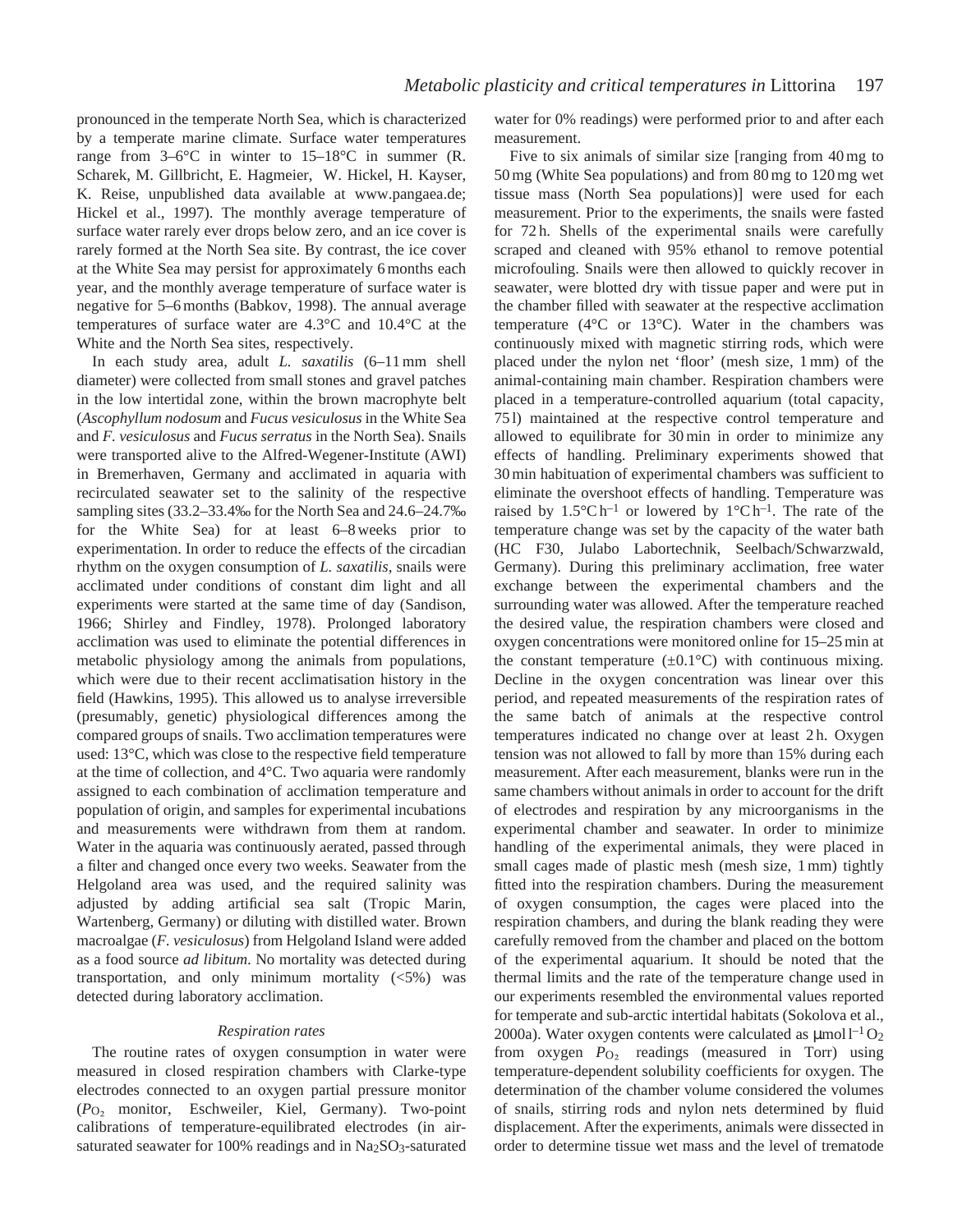infection. Respiration rates were expressed as  $\mu$ mol O<sub>2</sub> h<sup>-1</sup> g<sup>-1</sup> tissue wet mass. In the determinations of the respiration rates, infested and uninfested animals were pooled, as it has previously been demonstrated that infection by microphallids (Trematoda) does not influence the respiration rate of *Littorina* spp*.* (Lyzen et al., 1992; Sokolova, 1997). There was also no effect of the proportion of infested animals in a batch (which varied from 0% to 60%) on the rates of oxygen consumption in the present experiment (data not shown). Average trematode infestation rate across all samples was 24% (*N*=168) and 20% (*N*=129) in White Sea and North Sea snails, respectively.

In this study, the temperature dependence of aerobic metabolism was analysed by measuring the routine respiration rate in unfed *L. saxatilis*. Measurements of the basal metabolic rate (BMR) in marine gastropods is very difficult, because the animals tend to move continuously unless anesthetized. We restricted the range of movements of the snails in our experiments by providing them with minimum space so that the animals could remain open and attached with their feet to the substratum but could not move more than a few mm during the oxygen consumption rate  $(\dot{V}_{O_2})$  measurements. Earlier studies had demonstrated that moderate crowding does not affect the metabolic rates of *Littorina* (Vilenkin and Vilenkina, 1973). Thus, the routine metabolic rates we have measured in our experiments are a good approximation of the resting metabolic rates of *L. saxatilis*.

#### *Temperature incubations and tissue collection*

For the determination of the concentrations of high-energy phosphates and anaerobic end products in the tissues of *L. saxatilis* at different temperatures, samples of 400–500 animals were placed in large (101) mesh cages of the same temperaturecontrolled experimental aquarium that had been used for the measurements of the respiration rate. Incubations started at the respective control temperatures (13°C or 4°C). Experimental animals were allowed to equilibrate in the experimental aquarium overnight in order to minimize the effect of handling, and then the temperature was raised by  $1.5^{\circ}$ C h<sup>-1</sup> or lowered by  $1^{\circ}$ C h<sup>-1</sup>. The rate of the temperature change was set by the capacity of the thermostat (HC F30, Julabo Labortechnik, Seelbach/Schwarzwald, Germany). The duration of the longest incubation was 22 h. During the preliminary acclimation and incubation periods, the seawater in the aquarium was continuously aerated, mixed and filtered by pumps. After each incubation, the water in the aquarium was changed in order to prevent the accumulation of metabolic waste products.

After the temperature reached the desired value, a random sample of animals was taken out of the aquaria, animals were blotted dry, dissected and quickly inspected for trematode infestation. Infested specimens were discarded. In uninfested specimens, the foot muscle was quickly cut, blotted dry with tissue paper and frozen immediately in liquid nitrogen for subsequent metabolite analysis. For one sample, foot muscles of 8–12 specimens were pooled. At each experimental temperature, 5–9 samples were collected. Collection time was approximately 5 min per sample. During the collection of the tissues, temperature in the aquarium was maintained constant.

In order to test for the possible effects of experimental incubation *per se* on metabolite concentrations, control incubations were performed. Animals were kept for 26 h in the experimental aquaria at their respective control temperatures (4°C or 13°C), and tissues were sampled at the beginning and the end of this incubation period, as described above.

### *Metabolites*

For the determination of metabolite concentrations using enzymatic tests, samples of foot muscles were powdered with a pestle and mortar under liquid nitrogen. Approximately 300 mg of tissue powder was homogenized in an excess (5×) volume of precooled  $0.6 \text{ mol} \, \text{l}^{-1}$  perchloric acid (PCA) with  $10$  mmol  $1^{-1}$  EDTA to bind tissue calcium, which proved necessary for maximization of the measured ATP levels (Sokolova et al., 2000b). Precipitated protein was removed by centrifugation (2 min,  $10000g$ ). The extract was neutralized with  $5 \text{ mmol } l^{-1}$  potassium hydroxide to pH 7.0–7.5. Precipitated potassium perchloride was removed by a second centrifugation. For ion chromatography, the extraction procedure was identical except that EDTA was omitted. Preliminary experiments showed that EDTA interfered with the determination of the concentrations of short-chain organic acid by co-eluting with propionate. Extracts were stored at  $-80^{\circ}$ C.

For capillary electrophoresis, samples of foot muscles were powdered under liquid nitrogen. Approximately 100 mg of tissue powder was homogenized in 400 µl of ice-cold 15% trichloracetic acid with  $0.1 \text{ g l}^{-1}$  of tartrate used as internal standard. Samples were extracted for 5 min on ice, and precipitated protein was removed by centrifugation (2 min, 10 000 *g*). The supernatant was neutralized with 4 volumes of the mixture tri-n-octylamine:1,1,2-trichlorotrifluoroethane (1:4). Organic phases were separated by centrifugation (3 min,  $14000\,\text{g}$ ), and the upper aqueous phase was collected, diluted 1:3 with ultrapurified water and directly applied to the capillary electrophoresis system (P/ACE™ System MDQ, Beckman, Unterschleissheim, Germany) in order to determine concentrations of the short-chain organic acids (D- and Llactate, malate, succinate and propionate). Separation was carried out in a 120 cm long eCAP capillary with a diameter of 75 µm (Beckman) at a constant temperature of 15°C in a buffer consisting of organic acid buffer (Agilent Technologies, Böblingen, Germany), acetonitrile and Brij 35 (20:5:1 v/v/v). The separation voltage of 27 kV was applied for 20 min to allow for the detection of the slowest moving component, propionate. Organic acids were detected by a photodiode array detector at 214 nm. The system was calibrated using standard mixtures of the respective organic acids subjected to the same extraction procedure as the tissue samples.

A reliable determination of acetate by capillary electrophoresis was not possible owing to the presence of background acetate in samples extracted by trichloracetic acid. Therefore, the concentration of acetate was measured in PCA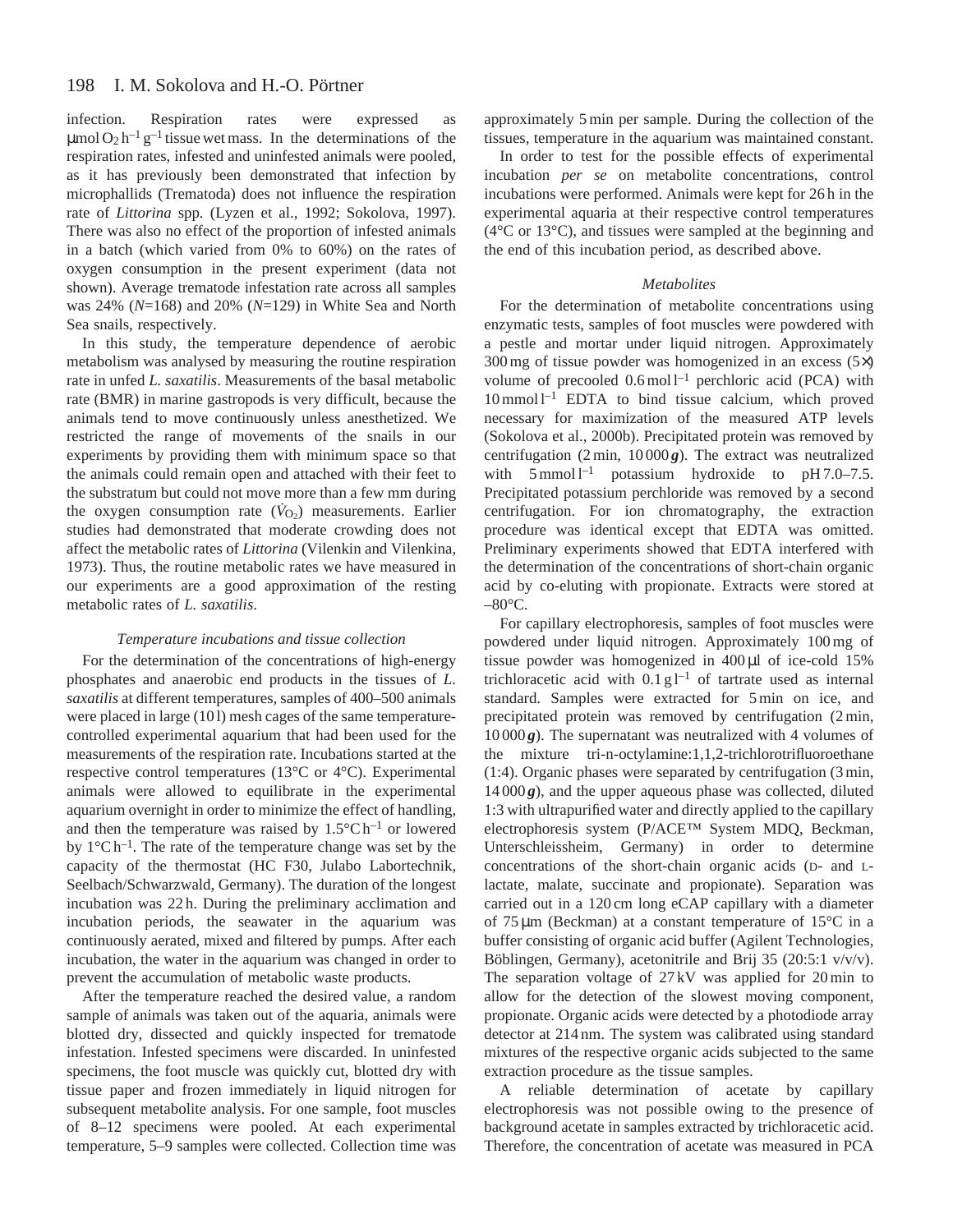extracts according to a method modified from Hardewig et al. (1991) using an ion-exclusion column (IonPac ICE-AS 1, Dionex, Idstein, Germany) at a flow rate of 1 ml min–1 and  $40^{\circ}$ C with 0.125 mmol l<sup>-1</sup> heptafluorobutyric acid as an eluent. Peaks were monitored with a conductivity detector. A micro membrane suppressor (AMMS-ICE, Dionex) was used to decrease background conductivity. No acetate was detected in our samples.

Concentrations of ATP, L- and D-alanine were measured spectrophotometrically using enzymatic tests (Bergmeyer, 1985). Concentrations of phospho-L-arginine and L-arginine were assayed spectrophotometrically using the enzymatic test described by Grieshaber et al. (1978). Octopine dehydrogenase for these determinations was purified from the adductor muscles of *Pecten maximus* following the procedure described by Gäde and Carlsson (1984).

#### *Chemicals*

All chemicals were purchased from Sigma Chemical Co. (St Louis, MO, USA) or Merck (Darmstadt, Germany). Enzymes were purchased from Roche Diagnostics (Mannheim, Germany).

### *Derived indices and statistics*

The relative amount of phosphagen ( $R<sub>PLA</sub>$ ) in the total phosphagen/aphosphagen pool was calculated according to the formula:

$$
R_{\text{PLA}} = \frac{\text{[PLA]}}{\text{[PLA]} + \text{[Arg]}} \,, \tag{1}
$$

where [PLA] and [Arg] are tissue concentrations of phospho-L-arginine (phosphagen) and L-arginine (aphosphagen), respectively (measured in  $\mu$ mol  $g^{-1}$  wet mass).

Respiration rates (calculated as  $\mu$ g O<sub>2</sub> consumed per hour per g wet tissue mass) were standardized to the same wet tissue mass (50 mg) according to equation 2:

$$
R_{\rm st} = R_{\rm i} \times \left(\frac{\overline{W}}{W_{\rm i}}\right)^{\rm b} \,,\tag{2}
$$

where  $R_{st}$  is a standardized respiration rate ( $\mu$ g O<sub>2</sub> h<sup>-1</sup> g<sup>-1</sup>),  $R_i$ is the respiration rate of an average animal in i-th batch  $(\mu g O_2 h^{-1} g^{-1})$ ,  $W_i$  is the wet tissue mass of an average animal  $(\mu g O_2 h^{-1} g^{-1})$ ,  $W_1$  is the wet tissue mass of an average animal<br>in the i-th batch (g),  $\overline{W}$  is the 'standard' wet tissue mass (0.05 g), and b is a power coefficient in equation:  $R_i = aW_i^b$ . This coefficient was obtained by a calculation of the linear regression relating log *W*i to log *R*i by the least-square method (Sokal and Rohlf, 1995). Within a batch, the size of the animals varied by less than 10%. The rate of ATP turnover during anaerobiosis (amount of ATP consumed per g wet mass per day) was calculated from end product accumulation and ATP and PLA depletion, as described by Pörtner et al. (1984). An ATP equivalent of 2.75 µmol per µmol of succinate was adopted (de Zwaan, 1983). The aerobic ATP turnover rate was calculated from routine oxygen consumption rates assuming an ATP production level of 6 mol ATP mol<sup>-1</sup> O<sub>2</sub>.

Statistical analysis was performed using mixed Model I analysis of variance (ANOVA) after testing the assumptions of normal distribution and homogeneity of variance of the data (Sokal and Rohlf, 1995). Factors 'acclimation temperature' and 'sea' were treated as fixed, while factor 'exposure temperature' was treated as random. There were no differences between animals from the replicate aquaria maintained at the same acclimation temperature in any of the studied parameters, so the data were pooled for subsequent analysis. At the first step of an analysis, three-way ANOVAs were performed estimating effects of factors 'sea', 'acclimation temperature' and 'exposure temperature'. If estimations of single factor effects were impossible due to significant factor interactions, data sets were split to perform two-way or one-way ANOVAs. Tukey's honest significant deviance (HSD) test for unequal *N* was used as a method of *post-hoc* comparisons, and the leastsquare method was employed for planned comparisons (Sokal and Rohlf, 1995).

The energy of activation  $(E_a)$  was determined from an Arrhenius plot, i.e. log  $V_{Q_2}$  *vs*  $1/T$  (K<sup>-1</sup>). The apparent  $E_a$  value was calculated from the slope of the plot (i.e. slope = –*E*a/2.303*R*) obtained by the least-square linear regression (Sokal and Rohlf, 1995). The Arrhenius breakpoint temperature (ABT) at which a significant change in the slope (i.e. in *E*a) occurs was determined using an algorithm for fitting of two-segmented linear regressions described by Yeager and Ultsch (1988). Slopes of regression lines were compared according to Zar (1996). The highest experimental temperature (32°C) characterized by the onset of heat coma (see below) was excluded from the calculations of *E*a and ABT.

Differences were considered significant if the probability level of Type I error was <0.05. Results are expressed as percentages or mean values  $\pm$  s.E. unless indicated otherwise.

#### **Results**

#### *Temperature dependence of aerobic metabolism*

Effects of acclimation to 4°C and 13°C on the rates of oxygen consumption were different between White Sea and North Sea snails. In North Sea *L. saxatilis*, cold acclimation led to a significant increase of routine respiration rates (*F*1,7=12.40, *P*=0.01), whereas in White Sea *L. saxatilis* no differences were observed between cold- and warm-acclimated snails in the rates of aerobic metabolism  $(F_{1,7}=2.52, P=0.11)$ (Fig. 1). In both populations, respiration rates increased with temperature in the range between 0°C and 28°C. At the highest experimental temperature of 32°C, a significant decrease of respiration rates was observed in all experimental groups except for the cold-acclimated North Sea snails (Fig. 1). In all experimental groups, exposure to 32°C led to the onset of heat coma characterized by the loss of contractility of the foot muscle and the characteristic inward curling of the lateral foot area (Clarke et al., 2000a,b). Heat coma was fully reversible upon return of the snails to their respective control conditions (I. M. Sokolova and H.-O. Pörtner, personal observations).

Between-sea comparisons of the rates of aerobic metabolism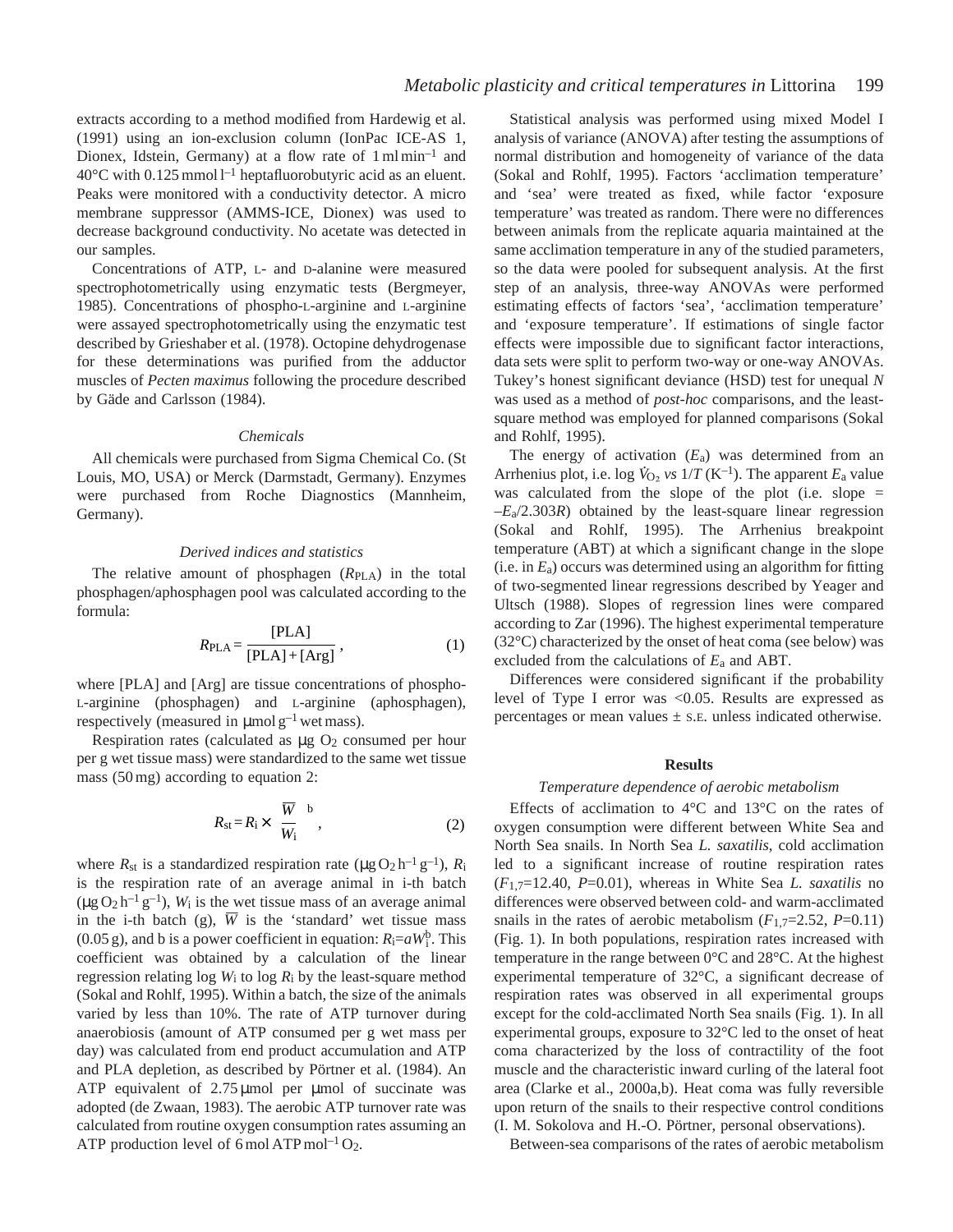Fig. 1. Temperature dependence of the respiration rates in (A) North Sea and (B) White Sea *Littorina saxatilis* acclimated to 13°C and 4°C. High critical temperatures ( $T_c$  II<sup>c</sup> and  $T_c$  II<sup>w</sup> in cold- and warmacclimated animals, respectively) are indicated by arrows. These are the temperatures where an onset of anaerobiosis occurred as determined by significant succinate accumulation compared with the respective control level (see Fig. 3). *N*=6–16 for each data point.

10

Respiration rate ( $\mu$ mol O<sub>2</sub> h<sup>-1</sup> g<sup>-1</sup> wet mass) mol  $O_2$  h<sup>-1</sup> g<sup>-1</sup> wet mass)

Respiration rate

 $12 -$ 

revealed a complex picture in *L. saxatilis*. The two-way mixed model ANOVA demonstrated a significant effect of interaction of the factors 'sea' and 'exposure temperature' on the respiration rate, thus preventing further analysis of the singlefactor effects. Instead, *post-hoc* tests were used to compare metabolic rates in White Sea and North Sea animals at each of the test temperatures. In general, differences in aerobic metabolic rates between White and North Sea snails acclimated to 13°C were small and statistically insignificant (*P*>0.05). After the acclimation to 4°C, North Sea animals tended to have higher rates of aerobic metabolism at all test temperatures compared with White Sea snails. However, due to the high variation of respiration rates, these differences were only significant at 8°C, 28°C and 32°C (*P*<0.03). It is worth noting that at the highest temperatures (28–32°C and 32°C in cold- and warm-acclimated animals, respectively), White Sea animals had significantly lower rates of oxygen consumption than did their North Sea counterparts (*P*=0.03–0.0001).

Arrhenius breakpoint temperatures (ABTs), indicating discontinuity in the temperature dependence of aerobic metabolic rates, varied between 8°C and 18°C in different experimental groups. In North Sea snails, the ABTs were 8°C and 13°C in cold- and warm-acclimated animals, respectively. In White Sea snails, ABTs were 18°C and 10.5°C for cold- and warmacclimated animals, respectively. The considerable difference in the ABTs between warm- and cold-acclimated groups from the White Sea was unexpected because the respiration rates did not differ significantly between these two groups at any experimental temperature (see above). This probably reflects a lower activation energy of aerobic respiration  $(E_a)$  in the range of 0–8°C in the cold-acclimated animals from the White Sea and a less sharp transition to the 'temperature-independent' zone of metabolism (approximately 13–28°C; Fig. 1). The ABT calculated for the pooled data, including the warm- and cold-acclimated animals from the White Sea, was 10.5°C. In general, the increase of respiration rates with temperature was considerably slower beyond the ABT in all experimental groups from both locations. This was reflected in a significantly lower *E*a at higher temperatures (*P*<0.05, d.f.=37–55): the *E*a comprised 70–140 kJ mol<sup>-1</sup> in the temperature range between  $0^{\circ}$ C and the respective ABT and  $10-35 \text{ kJ} \text{ mol}^{-1}$  beyond the ABT (Fig. 2).



Fig. 2. Activation energy of aerobic respiration in North Sea and White Sea *Littorina saxatilis* acclimated to 13° and 4°C. Arrhenius breakpoint temperatures (ABTs) are given above the respective columns. Activation energy (*E*a) values below and above the respective ABTs were determined in the temperature range 0–28°C. *E*a values beyond ABT were significantly lower than *E*a values above the ABT in all experimental groups (*P*<0.05). On the *x*-axis, the population of origin (North Sea *vs* White Sea) and acclimation temperatures (4°C *vs* 13°C) are indicated.

There was a trend for lower *E*a values in White Sea animals as compared with their North Sea counterparts (Fig. 2).

# *Critical temperatures: onset of anaerobiosis and changes of cellular energy status*

Exposure to high temperatures led to an onset of anaerobic metabolism in *L. saxatilis*, as indicated by considerable succinate accumulation in the foot muscle tissue (Fig. 3). Succinate was the only anaerobic end product accumulated in *L. saxatilis* under these conditions. No lactate, acetate, propionate or alanine accumulation was found. Incubation for 10 h or 26 h at the respective control temperatures did not lead to changes in the concentrations of succinate in White Sea or North Sea *L. saxatilis* (*t*-tests, *P*>0.14 in all comparisons, *N*=4–6, data not shown), suggesting that the temperature increase and not the incubation *per se* was responsible for the switch to anaerobiosis. Thus, the temperatures at which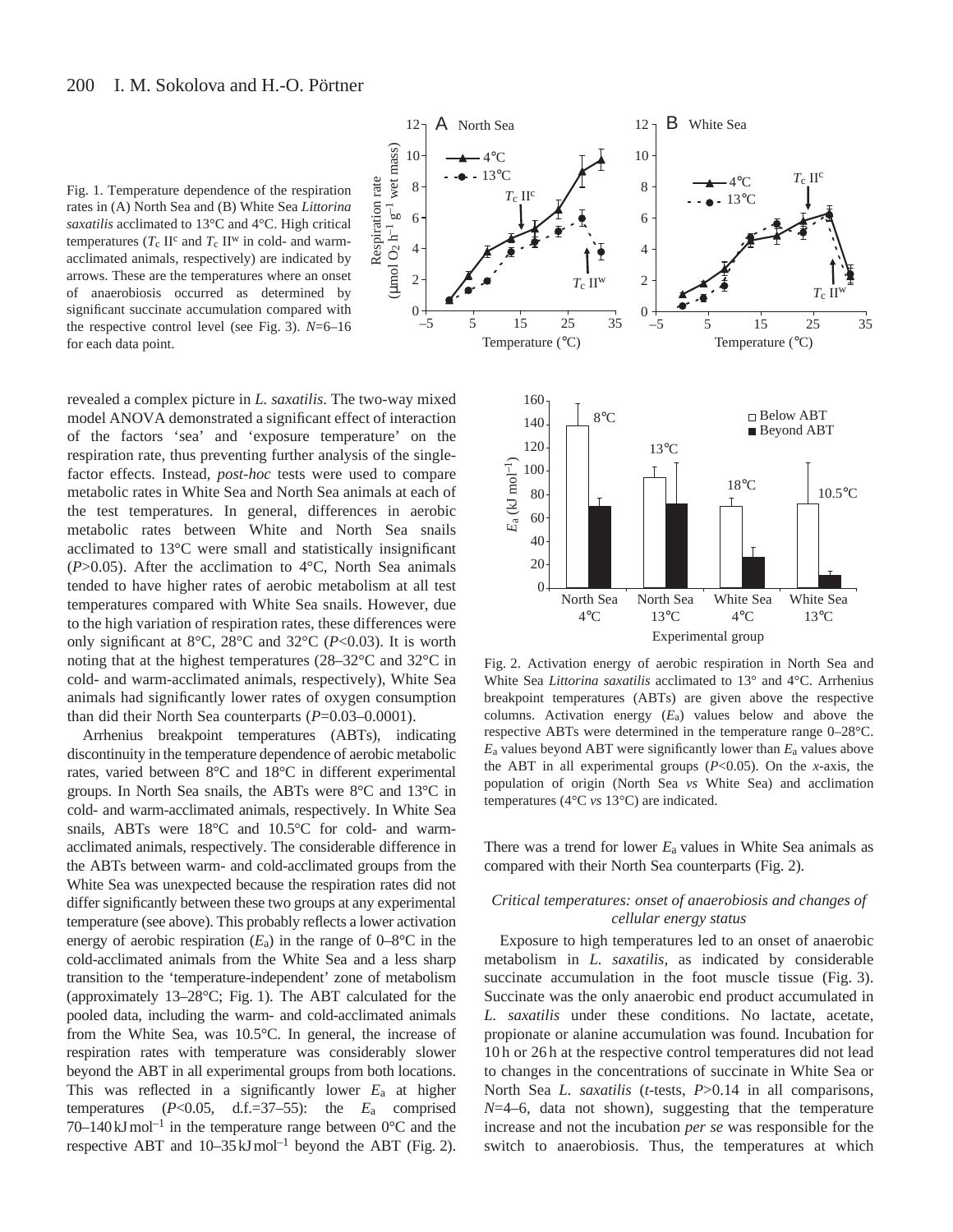

succinate accumulation significantly exceeded the respective control levels were designated as the high critical temperatures  $(T_c II)$ . No low critical temperatures  $(T_c I)$  were detected within the studied temperature range in *L. saxatilis*.

Acclimation to low temperatures resulted in a considerable downward shift of the critical temperatures  $(T_c s)$  in North Sea *L. saxatilis* from 28°C in the warm-acclimated animals to 15°C in the cold-acclimated animals (Fig. 3A). In the White Sea animals, the *T*cs changed only slightly with cold acclimation from 32°C to 28°C (Fig. 3B). It is worth noting that at and above the respective  $T_c$ s, the level of succinate accumulation was higher in White Sea animals compared with their North Sea counterparts. In addition to succinate accumulation, an increase in malate levels was observed at higher temperatures in *L. saxatilis* (Fig. 3C,D). By contrast, low temperatures (0–4°C) caused the malate concentrations to fall below the respective control levels in warm-acclimated animals from the two studied sites. In the cold-acclimated animals, the malate content of the foot muscle was similar in the control and at  $0^{\circ}$ C.

Incubation at high temperatures resulted in an impairment of cellular energy status, as visualized by the depletion of highenergy phosphates [the phosphagen phospho-L-arginine (PLA) and ATP] in *Littorina*. In general, North Sea animals tended to have higher control levels of PLA compared with their White Sea counterparts  $(3.3-3.1 \,\mu\text{mol}\,\text{g}^{-1})$  wet mass *vs*  $2.7-2.8 \mu$ mol g<sup>-1</sup> wet mass in North Sea and White Sea snails, respectively). However, these differences were only statistically significant in the cold-acclimated group (*P*=0.007). The concentrations of PLA were higher in the warmacclimated animals from the White Sea compared with their Fig. 3. Changes in (A,B) succinate and (C,D) malate levels in foot muscle tissue of *Littorina saxatilis* during temperature incubations. High critical temperatures  $(T_c)$ II<sup>c</sup> and  $T_c$  II<sup>w</sup> in cold- and warm-acclimated animals, respectively) are indicated by arrows. These are the temperatures where an onset of anaerobiosis occurred as determined by significant succinate accumulation compared with the respective control level. Open symbols denote values that are significantly different from the respective controls (*P*<0.05). *N*=5–10 for each data point.

cold-acclimated counterparts (*F*1,5=16.98, *P*=0.009). In North Sea animals, acclimation temperature did not significantly affect PLA concentrations  $(F_{1.5}=2.93, P=0.15)$ , although a similar trend is visible. The PLA concentration decreased significantly below the respective control level at or just below the critical temperatures (Fig. 4A,B). In parallel with the decrease of the PLA levels, the concentration of the respective aphosphagen (Larginine) increased (Fig. 4C,D). The relative proportion of PLA (*R*PLA) in the total phosphagen/aphosphagen pool declined at or just below the *T<sub>c</sub>s*, reflecting PLA depletion

(Fig. 5A,B). Characteristically, the *R*PLA increased at low temperatures  $(0-4^{\circ}C)$ , probably due to the lower L-arginine concentrations in the animals incubated in the cold (Fig. 4C,D).

ATP concentrations were similar in control animals from the White Sea and the North Sea ( $P=0.10-0.50$ ) and ranged between  $1.7 \mu$ mol g<sup>-1</sup> wet mass and  $2.2 \mu$ mol g<sup>-1</sup> wet mass. Similar to PLA, and as found in a previous study on fish (cf. van Dijk et al., 1999), ATP concentrations were significantly higher in warm-acclimated snails compared with their coldacclimated counterparts (*F*1,5=7.91, *P*=0.04, and *F*1,5=273.7, *P*<0.001, for North Sea and White Sea animals, respectively). Changes in intracellular ATP concentration in *L. saxatilis* closely followed the depletion of the phosphagen pool during temperature incubations (Fig. 5C,D), but a significant drop in ATP levels generally occurred later than the decrease of PLA concentrations (cf. Figs 4, 5).

#### **Discussion**

Due to their semi-terrestrial mode of life, intertidal marine gastropods *Littorina saxatilis* experience fast and frequent temperature changes, both predictable (e.g. associated with the circadian, circatidal and seasonal variations) and unpredictable (i.e. irregular short-term changes that are especially pronounced during low tide due to the low thermal buffering capacity of the air). Besides, foraging times and food abundance are frequently limiting in the intertidal compared with subtidal levels, posing energy constraints and requiring a tight matching of energy demand and energy supply in intertidal inhabitants (Branch et al., 1988). As a result,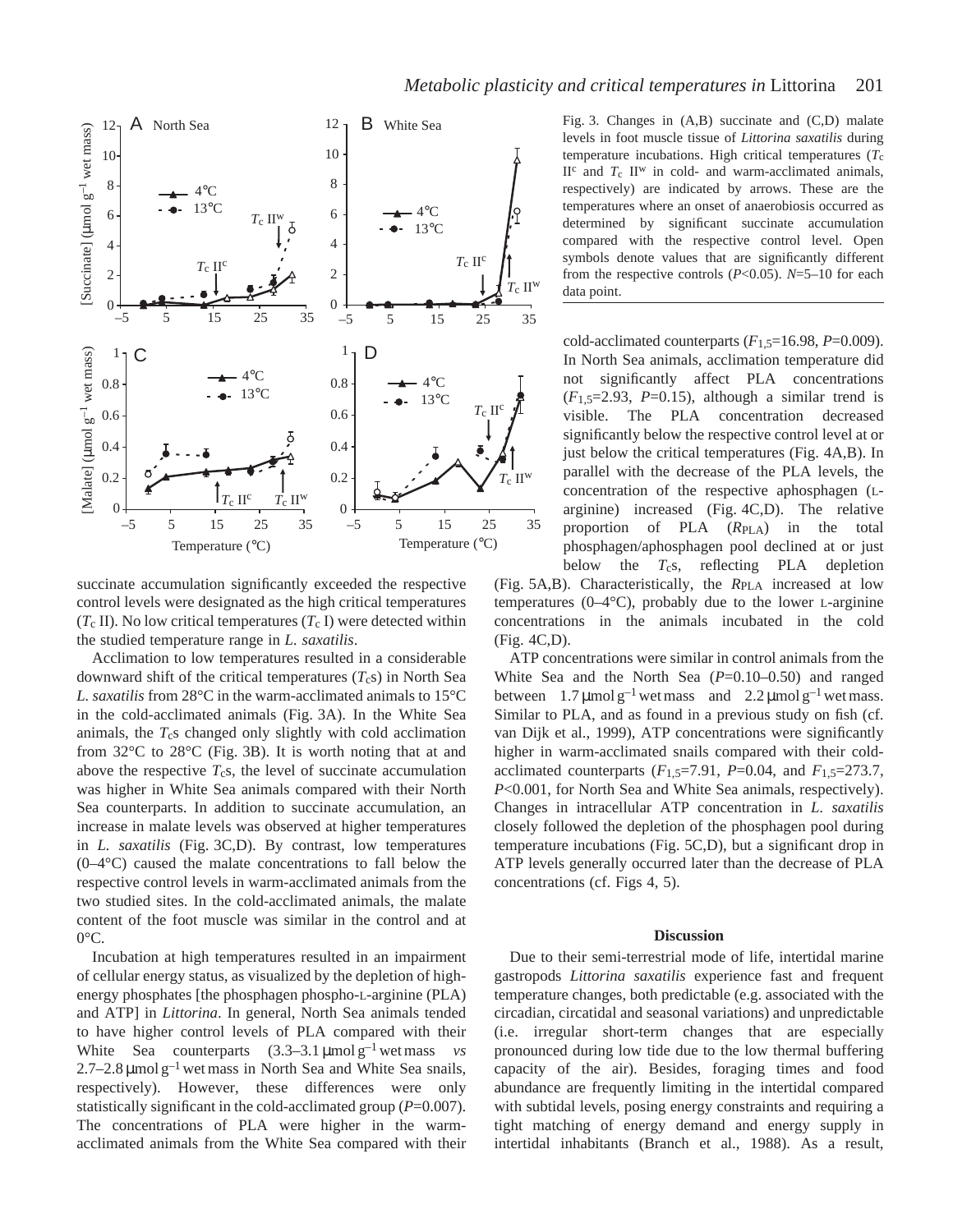

Fig. 5. Changes in the (A,B) phosphagen/aphosphagen ratio ( $R_{\text{PLA}}$ ) and (C,D) ATP levels in foot muscle tissue of *Littorina saxatilis* during temperature incubations. High critical temperatures  $(T_c \text{ } II^c \text{ } and \text{ } T_c \text{ } II^w \text{ } in \text{ } cold-$  and warm-acclimated animals, respectively) are indicated by arrows. These are the temperatures where an onset of anaerobiosis occurred as determined by significant succinate accumulation compared with the respective control level. Open symbols denote values that are significantly different from the respective controls (*P*<0.05). *N*=5–10 for each data point.

Fig. 4. Changes in (A,B) phospho-L-arginine (PLA) and (C,D) L-arginine (L-Arg) levels in foot muscle tissue of *Littorina saxatilis* during temperature incubations. High critical temperatures ( $T_c$  II<sup>c</sup> and  $T_c$ II<sup>w</sup> in cold- and warm-acclimated animals, respectively) are indicated by arrows. These are the temperatures where an onset of anaerobiosis occurred as determined by significant succinate accumulation compared with the respective control level. Open symbols denote values that are significantly different from the respective controls (*P*<0.05). *N*=5–10 for each data point.

adaptation to intertidal life in *L. saxatilis* entails high metabolic flexibility and efficient regulation of metabolism in a wide range of environmental temperatures.

# *Acute temperature effects and the zone of 'temperature independence' of metabolism*

The respiration rate of *L. saxatilis* rose quickly with increasing temperatures until a point at or slightly above the respective acclimation temperature was reached. Beyond  $\alpha$  commation temperature was reached. Beyond this value, thermal sensitivity of  $\dot{V}_{O_2}$  was reduced in a wide, 15°C range of experimental temperatures. This change in metabolic regulation was also reflected in the ABTs of respiration rates (8°C for cold-acclimated North Sea animals and 11–13°C for all other groups). The *E*a of aerobic metabolism was approximately seven times lower above the ABT as compared with the *E*a below the ABT, reflecting diminished thermal dependence of aerobic metabolism. It should be noted that both the control temperature (13°C) used in our experiments as well as the ABTs were close to water temperatures at the time of collection (September at the White Sea and October at the North Sea) and were in the lower range of environmental temperatures experienced by the snails in early autumn. Air and substrate temperatures during low tide could be much higher (>20°C), especially on sunny days (I. M. Sokolova, personal observation). Comparison with other gastropod species suggests that a temperature insensitivity of aerobic metabolism at the high end of ambient temperatures is typical for intertidal gastropods while not observed in their subtidal counterparts. Thus, a temperate subtidal limpet *Patella oculus* demonstrates a high temperature dependence of aerobic metabolism over a wide range of environmental temperatures (10–25°C) with a *Q*10 of 2.5–3.9, whereas in the two intertidal limpets *Patella granularis* and *Patella cochlear*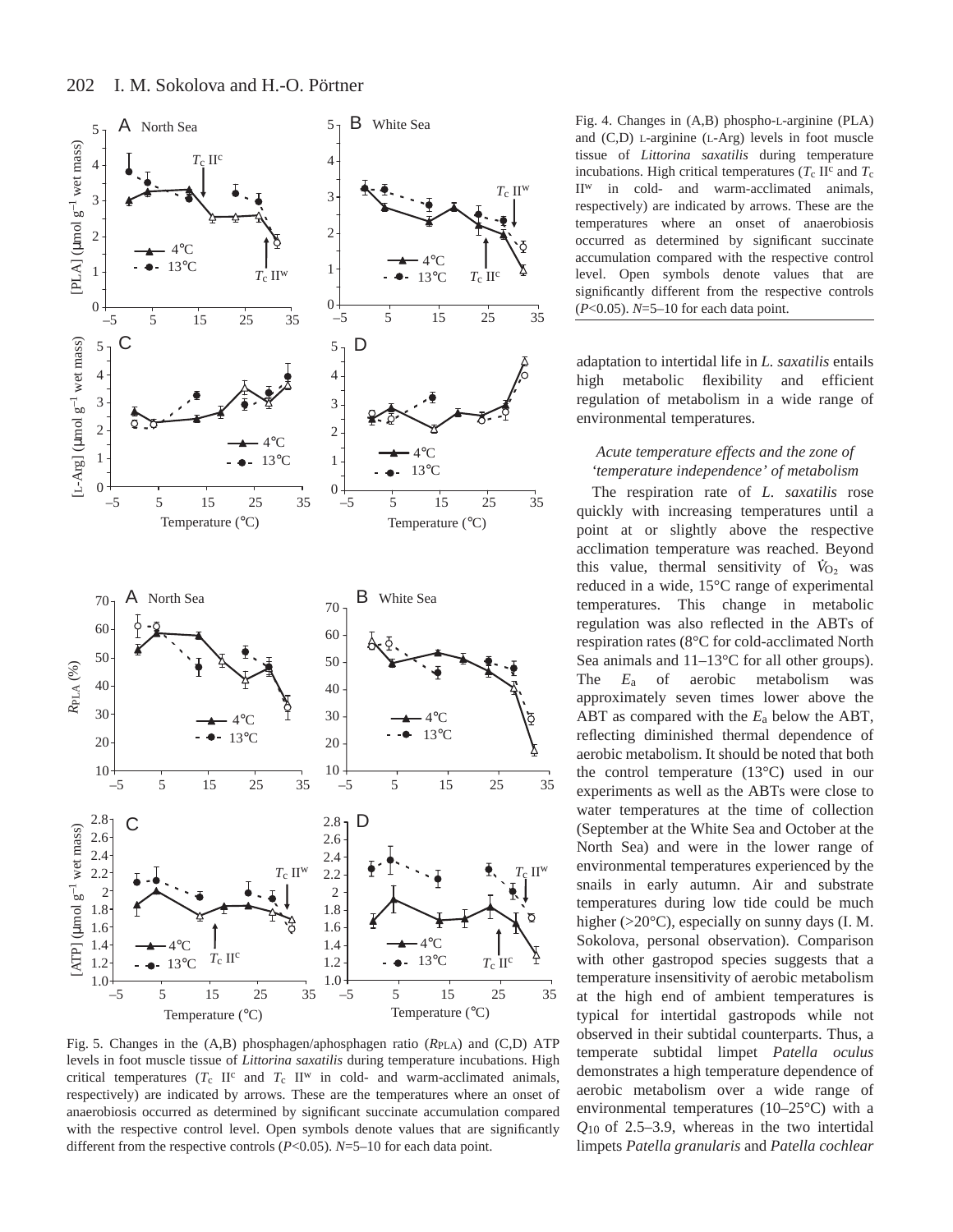the metabolic rate changes very little over the same environmental temperature range (Q<sub>10</sub>=1.3–1.9) (Branch et al., 1988). In the intertidal tropical gastropods *Nodilittorina interrupta*, *Littoraria irrorata* and *Siphonaria pectinata* living . at ambient water temperatures of  $28-30$ °C, the  $\dot{V}_{O_2}$  was practically temperature independent between 25°C and 40°C but changed considerably with temperature in the subtidal snail *Stramonita haemastoma* from the same area (McMahon, 1992). Interestingly, even among Antarctic species, the intertidal gastropod *Nacella concinna*, which experiences fluctuating temperatures during daytime, had a temperatureindependent metabolic rate over a temperature range close to its environmental range  $(-1.7^{\circ}\text{C}$  to  $+0.5^{\circ}\text{C})$ , in contrast to the subtidal species *Pelilittorina setosa* and *Trophon* sp., which . showed a significant increase in  $\dot{V}_{\text{O}_2}$  with increasing temperature (Houlihan and Allan, 1982). Possibly, the relative thermal independence of metabolic rate at high temperatures can be adaptive for intertidal animals, allowing them to minimize energy expenditure during fast and frequent temperature fluctuations at low tide.

In molluscs, high thermal sensitivities of metabolism within the environmental range were associated with increased longterm metabolic costs and with a lower tolerance to extreme temperatures (Hawkins, 1995), suggesting that a reduced temperature dependence of metabolic rate can be selectively advantageous in thermally unstable intertidal environments. Thermal insensitivity of metabolism may also reflect progressive metabolic depression at high temperatures in *L. saxatilis*. Whichever is the case, such an 'energy conservation' strategy can be especially important for high shore species such as *L. saxatilis* that are resource limited due to the short feeding periods that are generally restricted to a short period around high tide when the substrate is wet. By contrast, subtidal species are not food limited and experience smaller temperature fluctuations than their intertidal counterparts. They adopt an 'exploitative strategy' that allows them to utilize resources at a high rate in order to maximize growth, and their metabolic rates increase with increasing temperature (Branch et al., 1988). The physiological mechanisms allowing intertidal eurytherms to maintain a temperature-independent rate of metabolism in a wide range of environmental temperatures are not known and would be an interesting subject for further studies.

# *Heat-induced loss of aerobic scope*

Acute temperature increase resulted in a considerable metabolic disturbance in *L. saxatilis* at critically high temperatures indicated by the onset of anaerobic metabolism and the adverse changes in the cellular energy status. In warmacclimated *L. saxatilis* from the White Sea and the North Sea, the onset of anaerobiosis between 28°C and 32°C coincided with entering heat coma, characterized by the loss of nervous integration and muscle relaxation (Clarke et al., 2000a). The onset of heat coma in gastropods can be easily determined by the loss of contractility of the foot muscle and the characteristic inward curling of the lateral foot area (Clarke et al., 2000a,b). In cold acclimated *L. saxatilis*, heat coma was also observed at 32°C, although the onset of anaerobiosis occurred at lower temperatures (18°C and 28°C in North Sea and White Sea snails, respectively). The heat coma temperature (HCT) in our experiments was within the range of the mean HCTs reported for *L. saxatilis* from some North Atlantic populations (30.8–31.7°C) (Clarke et al., 2000b).

It has been suggested that neuromuscular failure in ectotherms may become detrimental later than oxygen limitation due to more extreme denaturation temperatures of proteins in general, including those involved in neuromuscular functions (Pörtner, 2001; Sokolova and Pörtner, 2001b). On the other hand, extreme hypoxia may also contribute to limiting neural function, in line with a suggested systemic to molecular hierarchy of thermal limits (Pörtner, 2002). Our data suggest that in an extremely eurythermal species such as *L. saxatilis*, the neuromuscular failure indicated by the onset of heat coma and oxygen limitation may go hand in hand, at least in warm-acclimated animals with wide temperature windows of aerobic scope. Unlike most vertebrate ectotherms, the neuromuscular failure associated with heat coma is a fully reversible condition in gastropods (Clarke et al., 2000a,b; I. M. Sokolova, personal observations), and entry into heat coma generally occurs at temperatures well below acute lethal limits (45–47°C in *L. saxatilis*; Sokolova et al., 2000a). This may reflect the lower level of integration in invertebrates and relatively smaller role of the central nervous system in survival of acute environmental stress in these organisms.

Heat coma and the associated neuromuscular failure at extremely high temperature (32°C) are likely to contribute to capacity limitations and, finally, disintegration of oxygen uptake and/or delivery systems. In marine molluscs, the ventilation of the mantle cavity is maintained by ciliary activity, which may be reduced upon entry into heat coma and may decrease oxygen delivery (Sandison, 1967). It is not unreasonable to assume that the loss of neural integration would also interact with a loss in cardiac function, although direct evidence for this is absent for marine gastropods. In general, the contention that neuromuscular failure is involved in the development of oxygen limitation and associated metabolic disturbances would not be all that surprising. However, our data suggest that the heat coma *per se* is not a primary mechanism of oxygen limitation in *Littorina*. First of all, in cold acclimated *L. saxatilis*, the onset of anaerobiosis occurred at temperatures well below HCT (31–32°C), implying that other physiological limitations are involved. Secondly, the depletion of the phosphagen PLA was observed below the HCT in both warm- and cold-acclimated snails, indicating progressive discrepancy between energy demand and supply that is not related to neuromuscular failure. A decline in PLA levels was closely paralleled by the onset of anaerobiosis, suggesting that temperature-induced anaerobiosis was linked to insufficient energy production to cover high energy demands at elevated temperatures. In support of these considerations, there was a significant negative correlation between respiration rate and succinate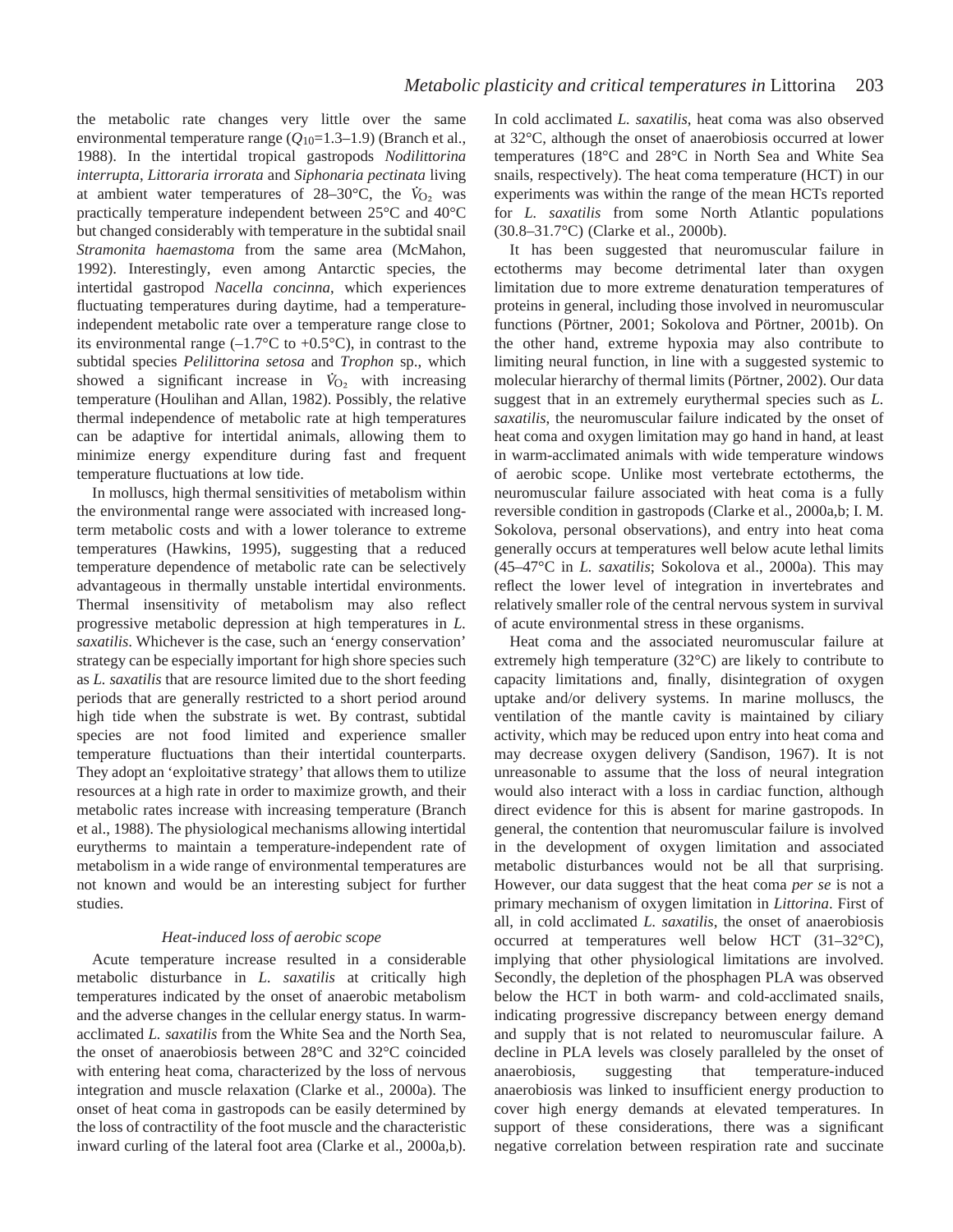#### 204 I. M. Sokolova and H.-O. Pörtner

accumulation at 32°C in *L. saxatilis* (*r*=–0.971, *N*=4, *P*=0.029), supporting the notion that anaerobiosis is involved in the compensation for insufficient aerobic energy production at elevated temperatures.

It is interesting to note that at extremely high temperatures (32°C), White Sea *L. saxatilis* had significantly lower respiration rates associated with considerably higher levels of succinate accumulation as compared with their North Sea counterparts. This contrasts with findings in the polychaete *A. marina*, where both higher rates of oxygen turnover and higher levels of succinate were found in White Sea compared with North Sea specimens at extreme temperatures (Sommer and Pörtner, 2002). High levels of succinate accumulation were previously reported for three *Littorina* spp. (Sokolova et al., 2000b), the blue mussel *Mytilus edulis* (Sukhotin and Pörtner, 1999) and *A. marina* (Sommer et al., 1997) from the White Sea as compared with their temperate counterparts, indicating a higher reliance on mitochondrial anaerobic metabolism at critical temperatures in the sub-arctic White Sea animals. Nonetheless, anaerobic metabolism was not sufficient to keep up with the energy demand at high temperatures, as indicated by the progressive decline in ATP levels.

Temperature-induced mitochondrial anaerobiosis in *L. saxatilis* is probably brought about by insufficient oxygen supply to tissues before disruption of mitochondrial function occurs at critically high temperatures. At first sight, dysfunction of the electron transport systems and/or denaturation of key aerobic mitochondrial enzymes at extremely high temperatures might elicit the transition to anaerobiosis and the formation of anaerobic end products even in mitochondria that are not oxygen limited. However, in fish and bivalves, the respiration rate of isolated mitochondria was not impaired over a broad temperature range that was well beyond the critical temperatures and even lethal temperature limits, suggesting that aerobic scope at critical temperatures is not limited by the thermal intolerance of mitochondrial function (Weinstein and Somero, 1998; Pörtner et al., 1999 on *Laternula elliptica* gill mitochondria; Hardewig et al., 1999; van Dijk et al., 1999). We do not have data on the heat stability of isolated mitochondria in *L. saxatilis.* However, denaturation temperatures of key mitochondrial enzymes in this species are far beyond the critical temperatures of aerobic scope and range between 40°C and 45°C (Sokolova and Pörtner, 2001b). This agrees with the findings of high thermal tolerance of mitochondrial enzymes and isolated mitochondria in other species as compared with the whole-organism thermal limits (Weinstein and Somero, 1998; Pörtner et al., 1999; Hardewig et al., 1999; van Dijk et al., 1999).

Interestingly, indirect evidence that the heat-induced anaerobiosis in *L. saxatilis* is due to insufficient oxygen supply to tissues is also provided by the comparison of aerobic and anaerobic metabolic rates in water *vs* air in this amphibious species. This specialized high-shore gastropod possesses a vascularized area of mantle cavity that can serve as a lung in addition to a ctenidium and is equally well adapted to breathe atmospheric and water-born oxygen (Fretter and Graham,



Fig. 6. Aerobic and anaerobic ATP turnover rates ( $\dot{M}_{ATP}$ ) at 32°C in North Sea and White Sea *Littorina saxatilis* acclimated at 13°C and 4°C. The rate of ATP turnover during anaerobiosis (amount of ATP consumed per g wet mass per hour) was calculated from end product accumulation and ATP and phospho-L-arginine (PLA) depletion as described in the text, assuming an ATP equivalent of 2.75 µmol per µmol of succinate. The aerobic ATP turnover rate was calculated from routine oxygen consumption rates, assuming that 6 mol ATP produced 1 mol  $O_2$ .

1976; McMahon, 1988). However, ambient oxygen levels in air are approximately 30 times higher than in seawater, implying higher oxygen availability and lower costs of ventilation in air-breathing animals. During prolonged air exposure at 30°C, more than 98% of total (aerobic and anaerobic) ATP turnover in *L. saxatilis* was supplied by aerobic pathways (Sokolova and Pörtner, 2001a). Moreover, succinate accumulation, which indicates mitochondrial anaerobiosis, was very low, and the main anaerobic end product in air was alanine (Sokolova and Pörtner, 2001a), suggesting that mitochondria remained predominantly aerobic, and anaerobic metabolism was mostly restricted to the cytosolic compartment (Grieshaber et al., 1994). Succinate accumulation contributed only 5–12% to anaerobic ATP turnover during air exposure at high temperatures in *L. saxatilis*, the rest being supplied by alanine accumulation and depletion of high-energy phosphates. By contrast, exposure of *L. saxatilis* to similar temperatures in water led to enhanced levels of succinate accumulation, indicating more severe mitochondrial anaerobiosis. Anaerobic metabolism contributed approximately 2.5% to total (aerobic and anaerobic) ATP turnover in 4°C-acclimated North Sea animals and 16–43% in other experimental groups (Fig. 6). A low anaerobic contribution in cold-acclimated North Sea animals reflects exceptionally high aerobic metabolic rates at high temperatures in this experimental group. Succinate accumulation accounted for 76–97% of total anaerobic ATP turnover rate  $(\dot{M}_{ATP})$  during temperature-induced anaerobiosis of *L. saxatilis* in water (Fig. 7). This comparison suggests that the temperature-induced limitation of aerobic scope in *L. saxatilis* is alleviated in air, probably due to the higher oxygen availability in this milieu. This also supports our proposition that the transition to partial mitochondrial anaerobiosis at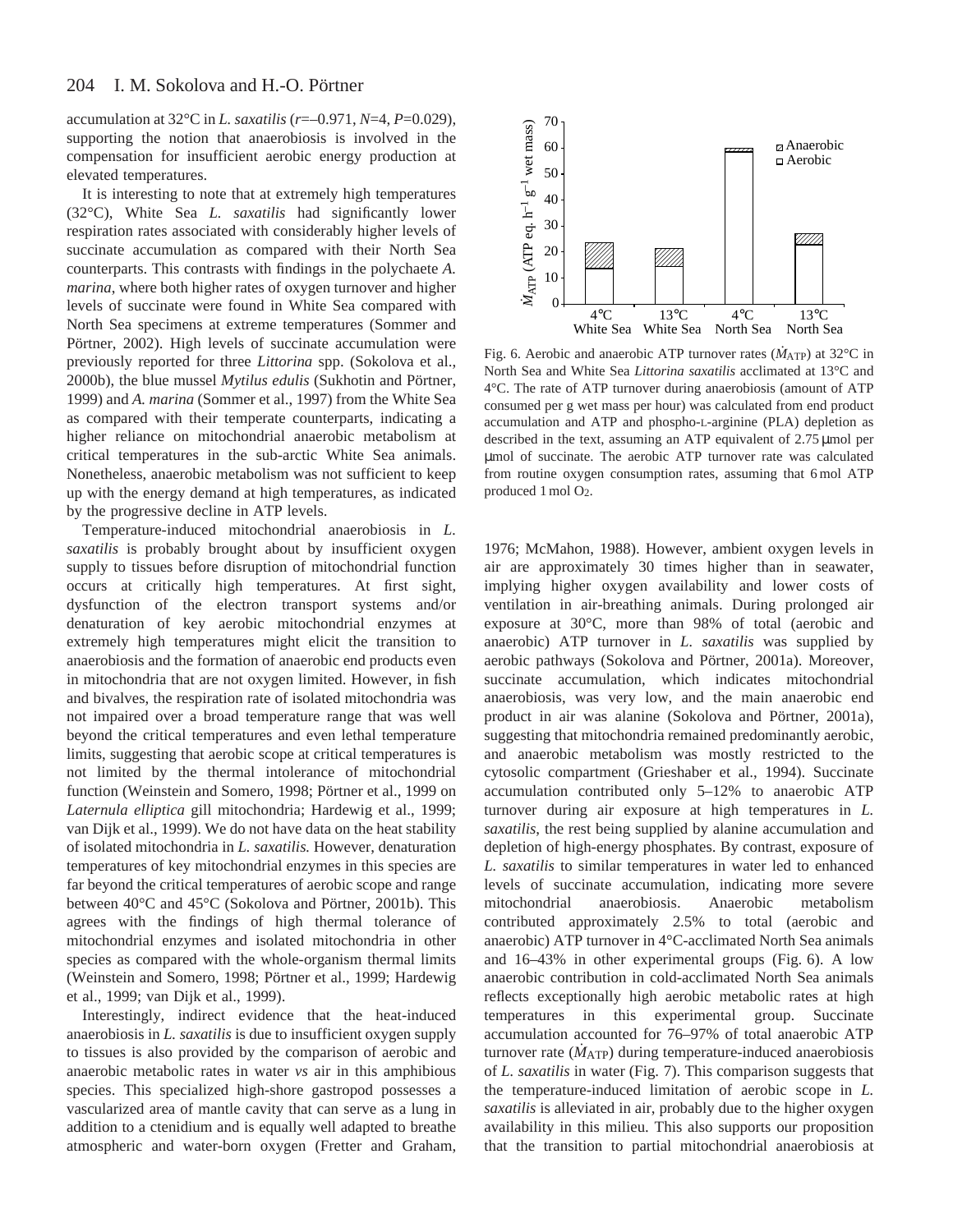

Fig. 7. Relative contribution of succinate accumulation and depletion of high-energy phosphates to anaerobic ATP turnover in *Littorina saxatilis* at 32°C in water. Upper row, White Sea snails; lower row, North Sea snails.

critically high temperatures in *L. saxatilis* is caused by insufficient oxygen uptake and/or delivery rather than by the heat-induced disruption of mitochondrial or neural function. It is worth noting that, in order to test this hypothesis and further elucidate the role of variable oxygen concentration in heatinduced anaerobiosis of this species, additional studies involving experimental manipulations of oxygen content in the medium are required.

# *Effects of latitudinal adaptation* vs *cold acclimation on metabolism*

The rate of aerobic metabolism was similar in White Sea and North Sea animals acclimated at the control temperature (13°C), indicating no metabolic cold adaptation in respiration rates in sub-arctic *L. saxatilis*. These results contrast with our previous findings that the activity of several key metabolic enzymes is higher in White Sea *L. saxatilis* than in their North Sea counterparts (Sokolova and Pörtner, 2001b). Interestingly, similar results were reported for pectinid bivalves, where a considerably higher activity of a key aerobic enzyme, citrate synthase, in a cold-adapted Antarctic scallop (*Adamussium colbecki*) compared with its temperate counterpart (*Aequipecten opercularis*) did not result in a compensation of the aerobic metabolic rate at the whole organism level (Heilmayer et al., 2002). In the roach *Rutilus rutilus*, seasonal cold acclimatisation and cold acclimation led to a compensatory increase in the activity of several key metabolic enzymes and of  $Na^{+}/K^{+}$ -ATPase but did not result in the overall increase of the metabolic rate (Koch et al., 1992). This shows that increased enzymatic capacity is not always directly translated into increased metabolic flux and emphasizes the complex relationships between enzyme capacity and the regulation of enzyme in the whole-animal.

Metabolic responses to cold acclimation differed in *L. saxatilis* from the North and the White Seas. In the temperate North Sea animals, cold acclimation led to an increase in aerobic metabolic rates and the concordant downward shift of the critical temperature by nearly 15°C. It should be noted that an increase in the respiration rate as a result of cold acclimation is a well-documented phenomenon in aquatic ectotherms and matches an increase of mitochondrial volume density and/or capacity (Egginton and Sidell, 1989; Guderley, 1998; St-Pierre et al., 1998). At least in eurytherms, increased mitochondrial density leads to a rise in the baseline energy demand due to the high costs of mitochondrial maintenance that are no longer met by oxygen uptake at higher temperatures, and the higher the density of mitochondria (other things being equal), the lower is the critical temperature when oxygen uptake and/or delivery becomes insufficient and onset of anaerobiosis is observed (Pörtner, 2001). It is plausible to suggest that the simultaneous . increase in the  $\dot{V}_{\text{O}_2}$  and the downward shift in the  $T_c$  in eurythermal North Sea *L. saxatilis* may have a similar physiological background. A downward shift of  $T_c$  associated with increased mitochondrial densities has been previously shown in the cold-adapted lugworms *A. marina* (Sommer et al., 1997; Sommer and Pörtner, 2002). By contrast, cold acclimation in the White Sea *L. saxatilis* did not significantly affect  $\dot{V}_{O_2}$  or  $T_c$ s of aerobic scope, suggesting that cold acclimation may have had no effect on mitochondrial oxygen demand in these animals.

As a corollary,  $T_c$ s characterized by the onset of anaerobiosis proved to be very plastic and responsive to cold acclimation in North Sea *L. saxatilis* but not in their White Sea counterparts. In White Sea snails, the temperature window of aerobic scope was very wide and remained practically unchanged by cold acclimation. There was also no effect of cold adaptation or acclimation on aerobic metabolic rates in sub-arctic *L. saxatilis* compared with their temperate counterparts. These evidently opposing strategies may be related to the differences in winter environmental conditions between the two study sites. At the North Sea site, the winter temperatures are approximately 3–6°C, and intertidal animals usually remain active, feed and grow throughout the winter (Hickel et al., 1997; Janke, 1997; I. M. Sokolova, personal observation). A compensatory increase in metabolic rate due to cold acclimatisation in these animals could help them to maintain relatively high activity levels at low temperatures. By contrast, in the White Sea, the winter is associated with extremely low temperatures (down to  $-1.5\degree$ C) and greatly diminished food availability due to lightlimited algal growth in this sub-arctic area (Matveeva, 1974; Babkov, 1998). White Sea *Littorina* spend the winter in an inactive state in low intertidal and subtidal horizons, where they migrate during late autumn (Matveeva, 1974; Galaktionov, 1993; I. M. Sokolova, personal observations). Accordingly, they do not demonstrate a compensatory increase in respiration during cold acclimation (this study). A depression of metabolic rates, which correlates with reduced levels of feeding and general activity, was observed in many marine and freshwater molluscs in winter (Innes and Houlihan,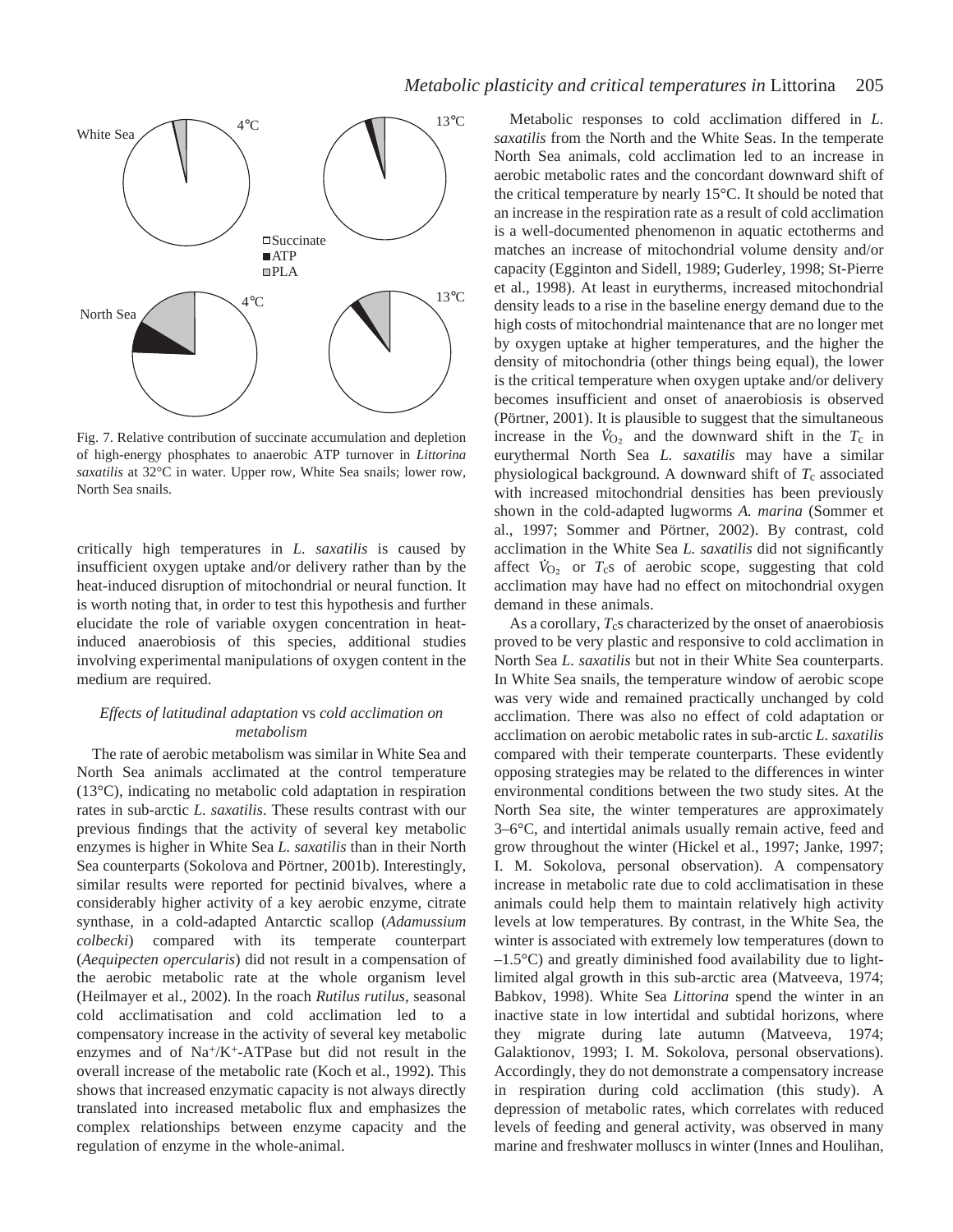#### 206 I. M. Sokolova and H.-O. Pörtner

1985) and is consistent with an important role of hypometabolism as a survival strategy during prolonged periods of cold exposure or resource limitation. This strategy is found across a wide variety of phyla, from resting bacterial spores through estivating and dormant invertebrates to hibernating mammals (Hochachka and Guppy, 1987). In general, the intriguing differences in the metabolic response to acclimation between *L. saxatilis* from different latitudes call for further investigation in order to establish the different effects of cold acclimation on metabolic rates at the cellular and sub-cellular level, e.g. with respect to mitochondrial densities and capacities. These findings also warrant further investigations on populations from a wide range of latitudes and thermal habitats in order to allow generalizations about the effects of latitude on critical temperatures of aerobic metabolism and metabolic plasticity in eurythermal invertebrates.

In conclusion, our study demonstrates that temperatureinduced oxygen limitation also occurs in an extremely eurythermal intertidal invertebrate, suggesting that mitochondrial hypoxia and anaerobiosis at high temperatures are a common feature of ectotherm physiology (cf. Pörtner, 2001, 2002). The heat-induced onset of anaerobiosis is presumably due to the limited capacity of oxygen uptake and transport mechanisms rather than a result of neural and/or mitochondrial dysfunction and can (partly) be alleviated in the presence of high ambient concentrations of oxygen, e.g. in air. The heat-induced metabolic disturbances lead to a progressive discrepancy between energy demand and energy supply and result in a time-limited situation, which can prove lethal if the adverse temperature conditions persist. It should be noted that extreme temperatures ranging between 35°C and 45°C are not uncommon in the natural habitats of *L. saxatilis* in summer even in the sub-arctic White Sea area (Sokolova et al., 2000a), suggesting that the metabolic machinery may function close to its physiological limits in this extremely eurythermal species. This also implies that *L. saxatilis* populations may become vulnerable to the global temperature change, especially in such ecologically marginal habitats as high shore levels characterized by extreme temperature fluctuations (Sokolova et al., 2000a,b). Notably, Stillman and Somero (2000) arrived at a similar conclusion in their study of upper thermal limits of 20 species of crabs of genus *Petrolisthes*, which suggested that the upper thermal tolerance limits of some intertidal species may be near current habitat temperature maxima, and global warming therefore may affect the distribution limits of intertidal species to a greater extent than their subtidal counterparts (Stillman and Somero, 2000). Differences in the metabolic response to temperature acclimation in White Sea and North Sea *Littorina* shown in this study require further investigation and emphasize the importance of taking into account other relevant factors (e.g. seasonal amplitude of temperatures, food availability, activity levels of animals) when studying metabolic adaptations to temperature.

I. Sokolova gratefully acknowledges the support from the

Alexander von Humboldt Fellowship (Germany) during this study. Thanks are also due to Angela Sommer and Alex Sukhotin for their help during the White Sea expedition, to Timo Hirse for his invaluable help with the laboratory equipment, and to the Alfred-Wegener Institute for Polar and Marine Research for providing facilities for this work. We also thank two anonymous reviewers for their interesting and useful comments. All experiments complied with the current laws of the countries (Russia and Germany) where they were performed.

#### **References**

- **Babkov, A. I.** (1998). *Hydrology of the White Sea*. St Petersburg: Zoological Institute of RAS.
- **Bourget, E.** (1983). Seasonal variations of cold tolerance in intertidal molluscs and relation to environmental conditions in the St. Lawrence Estuary. *Can. J. Zool.* **61**, 1193-1201.
- Branch, G. M., Borchers, P., Brown, C. R. and Donelly, D. (1988). Temperature and food as factors influencing oxygen consumption of intertidal organisms, particularly limpets. *Am. Zool.* **28**, 137-146.
- **Clarke, A.** (1980). A reappraisal of the concept of metabolic cold adaptation in polar marine invertebrates. *Biol. J. Linn. Soc.* **14**, 77-92.
- **Clarke, A.** (1998). Temperature and energetics: an introduction to cold ocean physiology. In *Cold Ocean Physiology* (ed. H.-O. Pörtner and R. C. Playle), pp. 3-30. Cambridge: Cambridge University Press.
- **Clarke, A. and Johnston, N. M.** (1999). Scaling of metabolic rate with body mass and temperature in teleost fish. *J. Anim. Ecol.* **68**, 893-905.
- **Clarke, A. P., Mill, P. J. and Graham, J.** (2000a). The nature of heat coma in *Littorina littorea* (Mollusca: Gastropoda). *Mar. Biol.* **137**, 447-451.
- **Clarke, A. P., Mill, P. J. and Graham, J.** (2000b). Biodiversity in *Littorina* species (Mollusca: Gastropoda): a physiological approach using heat coma. *Mar. Biol.* **137**, 559-565.
- **de Zwaan, A.** (1983). Carbohydrate catabolism in bivalves. In *The Mollusca. Metabolic Biochemistry and Molecular Biomechanics*, vol. 1 (ed. P. W. Hochachka), pp. 137-175. New York, Toronto: Academic Press.
- **Egginton, S. and Sidell, B. D.** (1989). Thermal acclimation of subcellular structures of fish muscle. *Am. J. Physiol.* **256**, R1-R10.
- **Frederich, M. and Pörtner, H. O.** (2000). Oxygen limitation of thermal tolerance defined by cardiac and ventilatory performance in the spider crab, *Maja squinado*. *Am. J. Physiol.* **279**, R1531-R1538.
- **Fretter, V. and Graham, A.** (1976). *A Functional Anatomy of Invertebrates*. London, New York, San Francisco: Academic Press.
- **Gäde, G. and Carlsson, K. H.** (1984). Purification and characterisation of octopine dehydrogenase from the marine nemertean *Cerebratulus lacteus* (Anopla: Heteronemerta): comparison with scallop octopine dehydrogenase. *Mar. Biol.* **79**, 39-45.
- **Galaktionov, K. V.** (1993). *Life Cycles of Trematodes as the Components of Communities (An Experience of Analysis With Members of Family Microphallidae As Example)*. Apatity: Russian Academy of Sciences Publishing Co.
- **Grieshaber, M. K., Hardewig, I., Kreutzer, U. and Pörtner, H.-O.** (1994). Physiological and metabolic responses to hypoxia in invertebrates. *Rev. Physiol. Biochem. Pharmacol.* **125**, 43-147.
- **Grieshaber, M., Kronig, E. and Koormann, R.** (1978). A photometric estimation of phospho-L-arginine, arginine and octopine using homogeneous octopine dehydrogenase isozyme 2 from the squid, *Loligo vulgaris* Lam. *Hoppe-Seyler's Zeitschrift für Physiolgische Chemie* **359**, 133-136.
- **Guderley, H.** (1998). Temperature and growth rates as modulators of the metabolic capacities of fish muscle. In *Cold Ocean Physiology* (ed. H.-O. Pörtner and R. C. Playle), pp. 58-87. Cambridge: Cambridge University Press.
- **Hardewig, I., Addink, A. D. F., Grieshaber, M. K., Pörtner, H. O. and van den Thillart, G.** (1991). Metabolic rates at different oxygen levels determined by direct and indirect calorimetry in the oxyconformer *Sipunculus nudus*. *J. Exp. Biol.* **157**, 143-160.
- **Hardewig, I., Peck, L. S. and Pörtner, H.-O.** (1999). Thermal sensitivity of mitochondrial function in the Antarctic Nothotenoid *Lepidonotothen nudifrons*. *J. Comp. Physiol. B* **169**, 597-604.